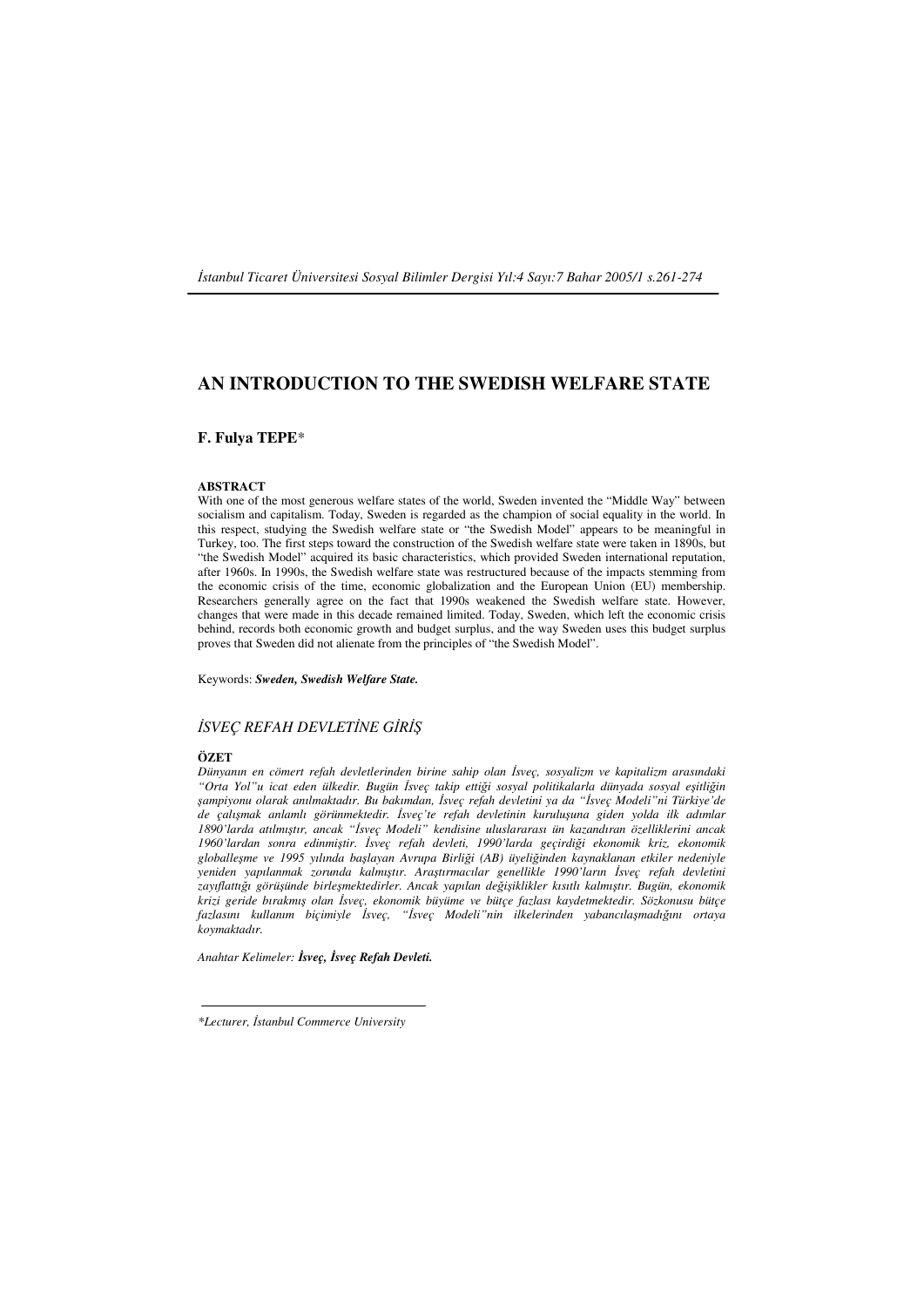# **1. Introduction**

Recent scholarship on welfare states deals with durability or sustainability of the welfare states in the face of globalization. However, this paper, risking to be outmoded and unoriginal, will focus on the Swedish welfare state which is the epitome of the social democratic welfare state regime. The Swedish welfare state, being one of the most advanced welfare states of the world, provides a model in terms of extensiveness of social policies that a state could offer to its citizens. In this respect, considering that most of the Turkish readers are not familiar with the topic, the main objective of this paper will be to give a brief but representative account of "the Swedish Model". By "the Swedish Model", it is generally meant

a mixed market economy in which the division of responsibility between private enterprise and the public sector in the economic sphere, and between organizations and individuals, is intended to secure a fair, socially acceptable distribution of income and wealth and the eradication and absence of poverty without jeopardizing economic efficiency and growth in the long run. (Gylfason & others, 1997: 13)

I will use the theme of welfare states under the impact of globalization, too and give it a place in the end of the paper.

To begin with, I should note that the idea of welfare state is thought together with nation-states. In other words, the welfare state is considered to be a project of capitalist nation-states, which dates back to the  $19<sup>th</sup>$  and early  $20<sup>th</sup>$  centuries (Leisering, 2003: 175). Germany is regarded as the pioneer in the welfare state politics with Bismarck's social insurance designed to meet the needs of the industrial workers of the time (Leisering, 2003: 177, 182).

It may also be useful to give some basic information on Sweden, in the introduction of the article, with a focus on the 20th century: Sweden did not enter the First and the Second World Wars, pursuing a policy of neutrality in foreign affairs. So that while other European nations were trying to reconstruct their countries after the World Wars, Sweden could have a different and better agenda at the time. In 1936, with Childs' famous book titled "Sweden: The Middle Way", the Swedish way was described as a third option between socialism and capitalism. 1960s were the golden age of the Swedish welfare state which is a matter of national pride and identity for the Swedes. In 1970s, it became the third richest country in the world. 1980s and 1990s were years of economic crisis for Sweden. Under the pressure of economic problems, Sweden joined the EU in 1995. Sweden is one of the leaders of gender equality in the world: One half of the cabinet and 40 per cent of the Riksdag (the Swedish Parliament) are women (Gould, 1999: 169). In 1996, only 3 per cent of the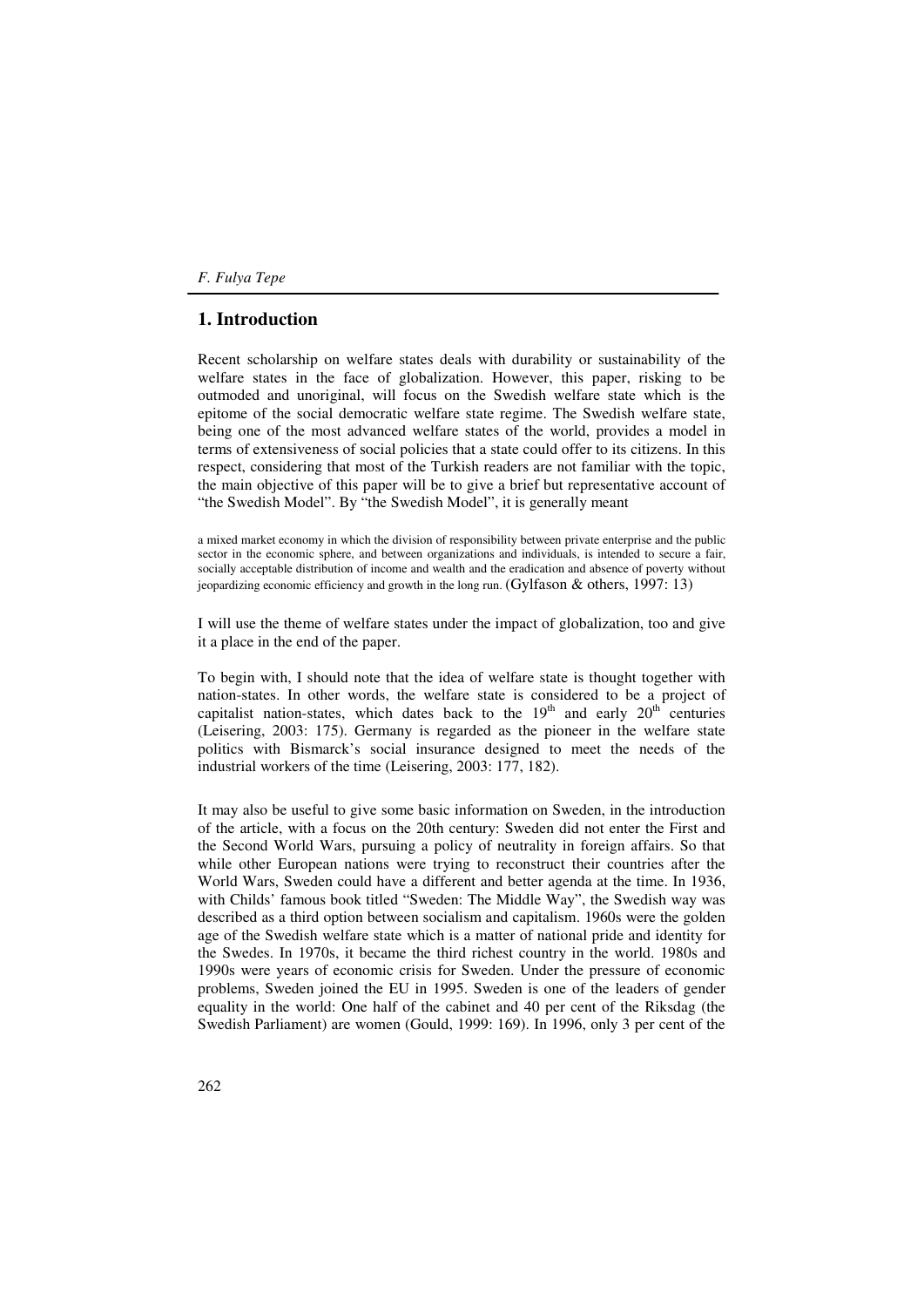whole Swedish population was working in the agriculture sector (Swedish Institute [SI], 2003 / a; 3). So that today's Swedish society with its approximately 9 million members, is a post-industrial society. According to the 2003 Information Society Index, Sweden is the world's leading information technology country and has kept this position for the last four years (SI, 2003 / b: 1). In 2004, the United Nations Development Programme (UNDP) ranked Sweden the second best country in terms of average levels of education, income and expected length of lifetime.

#### **2. Variations Among Welfare States**

The Danish sociologist Gøsta Esping-Andersen's work, "Three Worlds of Welfare Capitalism", is one of the most influential contributions to the welfare state literature. In order to understand the place of Swedish welfare state in comparison to other welfare states, we will follow Esping-Andersen. Based on comparative emprical research, Esping-Andersen has defined three types of welfare-state regimes: liberal welfare states, conservative-corporatist welfare states and social democratic welfare states. The first category involves countries like United States, Canada, Australia and offers 'means-tested assistance, modest universal transfers, or modest social-insurance plans' (Esping-Andersen, 1990: 26) which target mainly the working class. This model, in which the state promotes the market,

minimizes de-commodification-effects, effectively contains the realm of social rights, and erects an order of stratification that is a blend of a relative equality of poverty among state-welfare recipients, marketdifferentiated welfare among the majorities, and a class-political dualism between the two. (Esping-Andersen, 1990: 27)

The second category which is labeled as conservative-corporatist can be exemplified with continental European countries such as Austria, France, Germany and Italy. The conservative-corporatist model is characterized with its insistence on maintaining status differences among its citizens; this means that social rights are tied to status and class and the redistributive function of the state remain underdeveloped (Esping-Andersen, 1990: 27). Being influenced by the Church, this model is

strongly committed to the preservation of the traditional familyhood. Social insurance typically excludes non-working wives, and family benefits encourage motherhood. Day care, and similar family services, are conspicuously underdeveloped; the principle of 'subsidiarity' serves to emphasize that the state will only interfere when the family's capacity to service its members is exhausted. (Esping-Andersen, 1990: 27)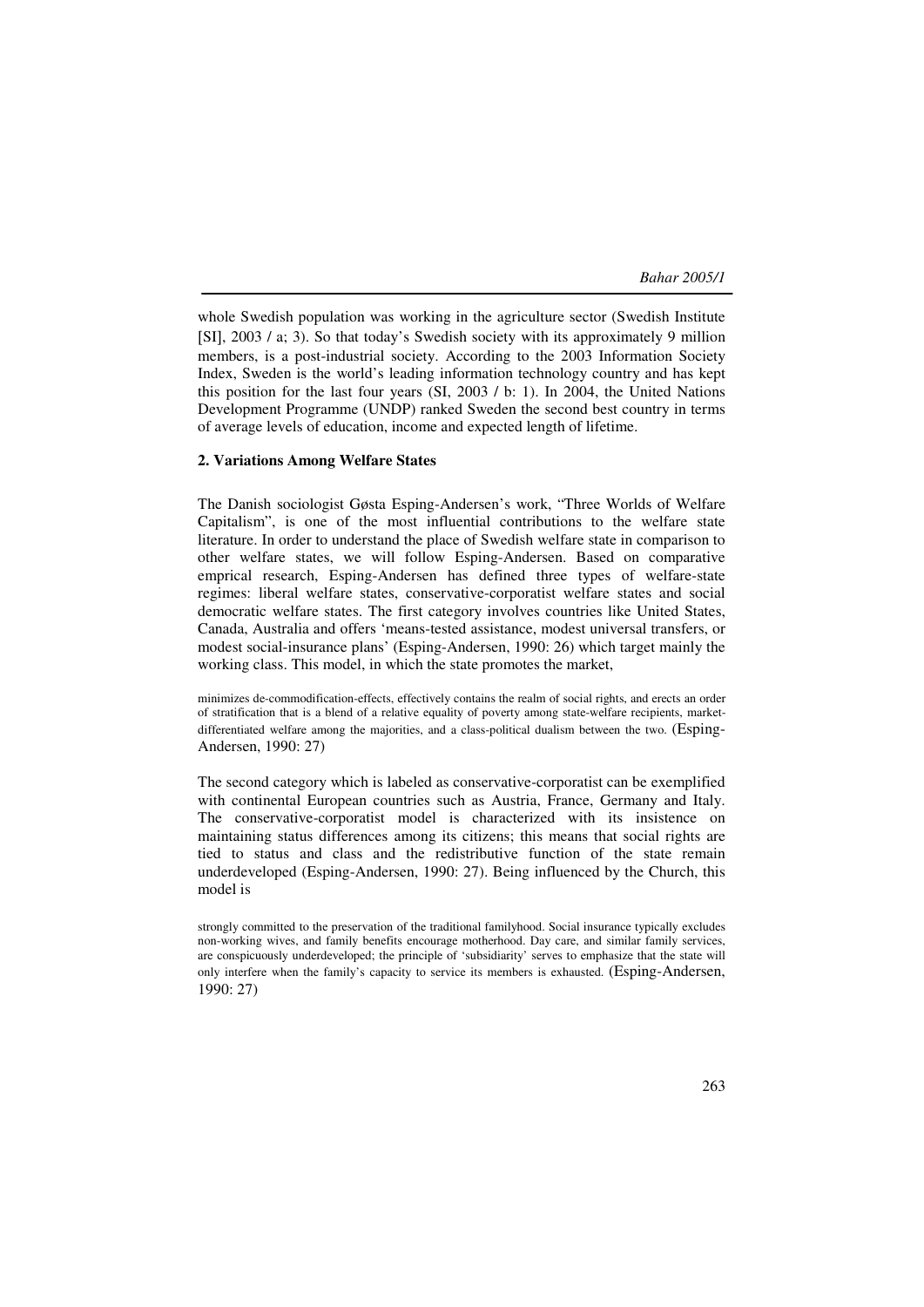And the third category which is called the social democratic welfare regime represents the Scandinavian countries. This model is based on the principles of universalism and de-commodification and aims to provide services of highest standards to its citizens equally. (Esping-Andersen, 1990: 27). Ensuring same rights for blue-collar and white-collar employees, one universal insurance system works for all in accordance with earnings. In terms of family policy, this model takes preventive measures to render the costs of family life into a social matter and encourages independence from family (Esping-Andersen, 1990: 28). Esping-Andersen describes this model, in which state services are also offered to the children, the old people and the helpless, as 'a peculiar fusion of liberalism and socialism' (Esping-Andersen, 1990: 28).

Esping-Andersen explains this variation in welfare regimes with three factors that are considered to weigh most: 'the nature of class mobilization (especially of the working class); class-political coalition structures; and the historical legacy of regime institutionalization' (Esping-Andersen, 1990: 29). Although this categorization of welfare regimes, which is based on comparative emprical data, is an important contribution to the literature, Esping-Andersen adds that these regime types are not pure categories. Each regime type may involve elements from other regime types (Esping-Andersen, 1990: 28).

#### **3. The Construction of the Swedish Welfare State**

The Swedish industrialization started relatively late in  $19<sup>th</sup>$  century but developed rather rapidly. The ensuing social problems, especially those connected with poverty carried Sweden into a discussion of social policies in 1880s and it is accepted that these discussions are greatly indebted to Bismarck's social policies in Germany (Lundberg & Åmark, 2001: 157). Since then, Sweden has gradually improved its social insurance system: The first step in this direction was taken in 1891 when the Swedish state began to make contributions to voluntary sickness insurance schemes. In 1901, occupational accident insurance was launched. Other major steps toward the construction of the Swedish welfare state included the introduction of a general, compulsory pension system in 1913 and of a needs-tested local unemployment benefits and relief work system, supported by the state, in 1914 (SI, 2004: 1; Lundberg & Åmark, 2001: 158-159). However, today's Swedish welfare state with its '[c]itizenship-based and tax-financed flat-rate benefits, universally available social and health services, and earnings-related schemes that cover the entire working population' (Timonen, 2001: 29) was constructed only after the Second World War in 1960s. However, Esping-Andersen states that the true Swedish model 'came into being with the shift towards active labour market policies, social service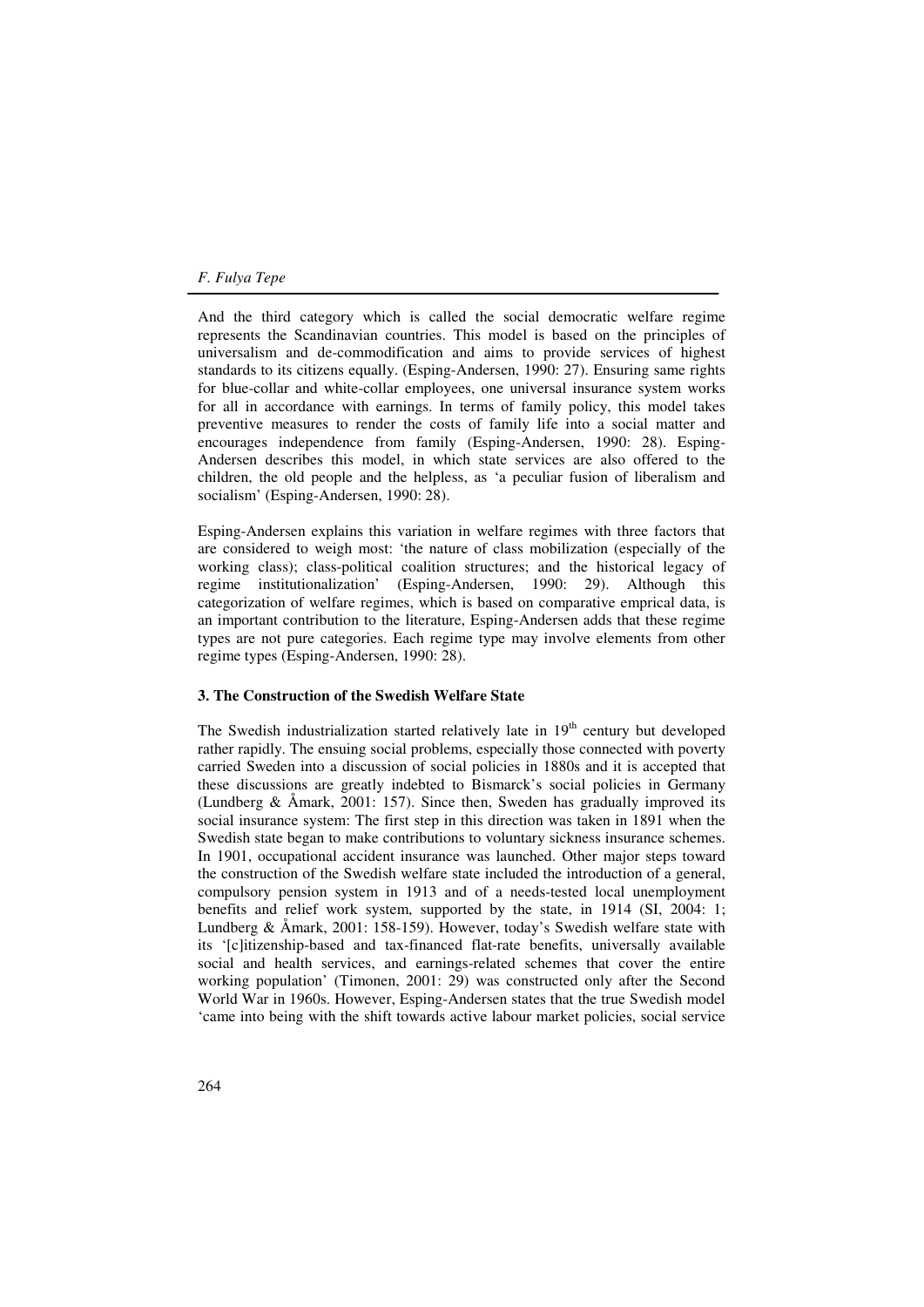expansion, and gender equalization in the 1970s and 1980s' (Esping-Andersen, 1996: 11). The Swedish welfare state has an international reputation for its generousity and the world's heaviest tax obligations that it poses on its citizens (Wittrock, 2004: 52).

As noted by Esping-Andersen, '[t]he Swedish welfare state is based on the principle that the welfare of the individual is the responsibility of the social collective' (Aspalter, 2002: 9). Within this context, the Swedish citizen has a right to public social welfare. Distribution of welfare, which is financed by taxes, is based on the principle of equality, not on a needs-based approach (Aspalter, 2002: 9). The Swedish welfare model is regarded as the basis of Swedish modernity and it enjoys firm support from Swedish citizens. Moreover, it is a well-known fact that in the elections, the Swedish citizens punish the governments which launch welfare cutbacks.

The engineers of "the Swedish Model" were the Social Democracts who 'first entered government in a coalition government with the Liberals in 1917, and then became sole governing party in 1920, in 1921-3 and in 1924-6' (Wittrock, 2004: 52). About the place of social democracy in Sweden, Wittrock states that

[i]t is no exaggeration to say that the Swedish political scene has been dominated by social democracy for the past 86 years. At least since the mid-1940s this dominance has involved an ideological hegemony. From at least the mid-1960s, the Social Democrats have also enjoyed what might be termed a social hegemony in the sense that the party does not only represent large parts of society, it has also shaped a society in its own image and created a logic of needs and demands in terms of both employment and public consumption patterns that make it difficult for any political opposition to challenge its policies without alienating large sections of the population. (Wittrock, 2004: 54)

Other Swedish scholars, without denying the leadership of the Social Democrats in the country, emphasize the role of other parties:

[Social democrats] had a new will to reform society with the help of the state and the political system. At the same time, the political system in Sweden, using broad parlimentary committees to investigate different questions and to try to come to a consensus over suggested reforms, made it possible for all major political parties to influence new reforms. The fact that the Social Democrats dominated the governments or ruled alone did not automatically mean that the bourgeois parties were without influence. (Lundberg & Åmark, 2001: 160)

The distinctive principles of the present Swedish welfare state are accepted as universalism and de-commodification. The principle of universalism is a traditional feature of the Swedish welfare state due to the comprehensive quality of its social policies. However, it should be reminded that, in reality, 'the Swedish welfare state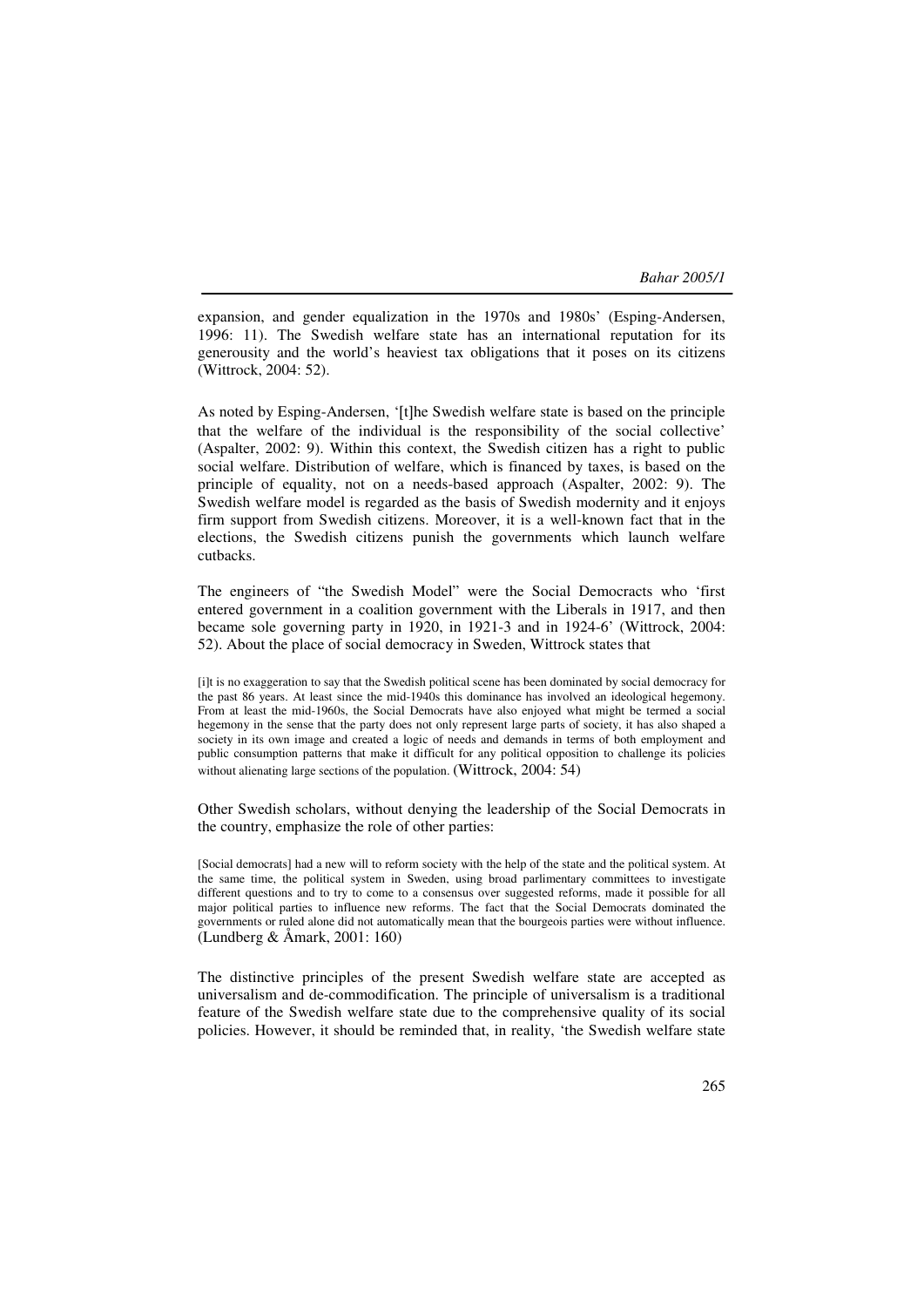has never been entirely universal' (SI, 2004: 1). On the other hand, when compared with other welfare states, the Swedish welfare state ranks high in universality and this is what makes the Swedish welfare state famous for its universality. This universal and de-commodifying model depends on the principle of work or in other words, full employment.

The cornerstones of the Swedish welfare state are basically a social insurance system which operates for the working population, social services and social assistance. Now, I will briefly give place to these pillars of the Swedish welfare model, respectively. Here, the focus will be on the period following the Second World War, for the Swedish welfare state started to acquire its basic features in 1960s.

The basic components of the Swedish social insurance system are the pensions, sickness insurance, parental insurance and unemployment insurance. In order to summarize the development of the Swedish social insurance system in a chronological order, I will start with the old-age pension reform of 1948. With the reform, 'the pensions became universal, flat-rate and state-financed' (Lundberg & Åmark, 2001: 162). Before the reform, retirement meant poverty in Sweden. With the new legislation, some amelioration was recorded in this matter (Ministry of Health and Social Affairs [MHSA], 2000: 1). The reform of 1948 also repealed the income test and in that way provided men and women equality in pensions (Lundberg & Åmark, 2001: 163). The living standard of the retired persons was further improved with the introduction of a supplementary pension scheme in 1960 (MHSA, 2000: 1).

In 1954, a universal compulsory accident insurance was introduced to substitute the old voluntary accident insurance. In 1955, this time, a universal, state financed sickness insurance system with wage and earnings-related benefits was legalized to come after the old voluntary sickness insurance (Aspalter, 2002: 9).

Further steps in advancing the Swedish welfare state were as follows:

During the first half of the 1950s, the principle of income security was introduced in all social insurances in Sweden (...). During the next decades, a number of minor reforms brought benefits up to 100% of the income loss. In 1974, a supplement to the supplementary pensions was introduced, by collective agreement, which raised the pensions to about 75% of the income during the best paid years. In 1974, a reform of the motherhood insurance made it open also for the fathers. The last reform in the expansion of the welfare state was the new work accident and injury law in 1977. This law opened up new possibilities for injured persons to appeal against the rulings of local insurance agencies up to the Insurance High Court. (Lundberg & Åmark, 2001: 168)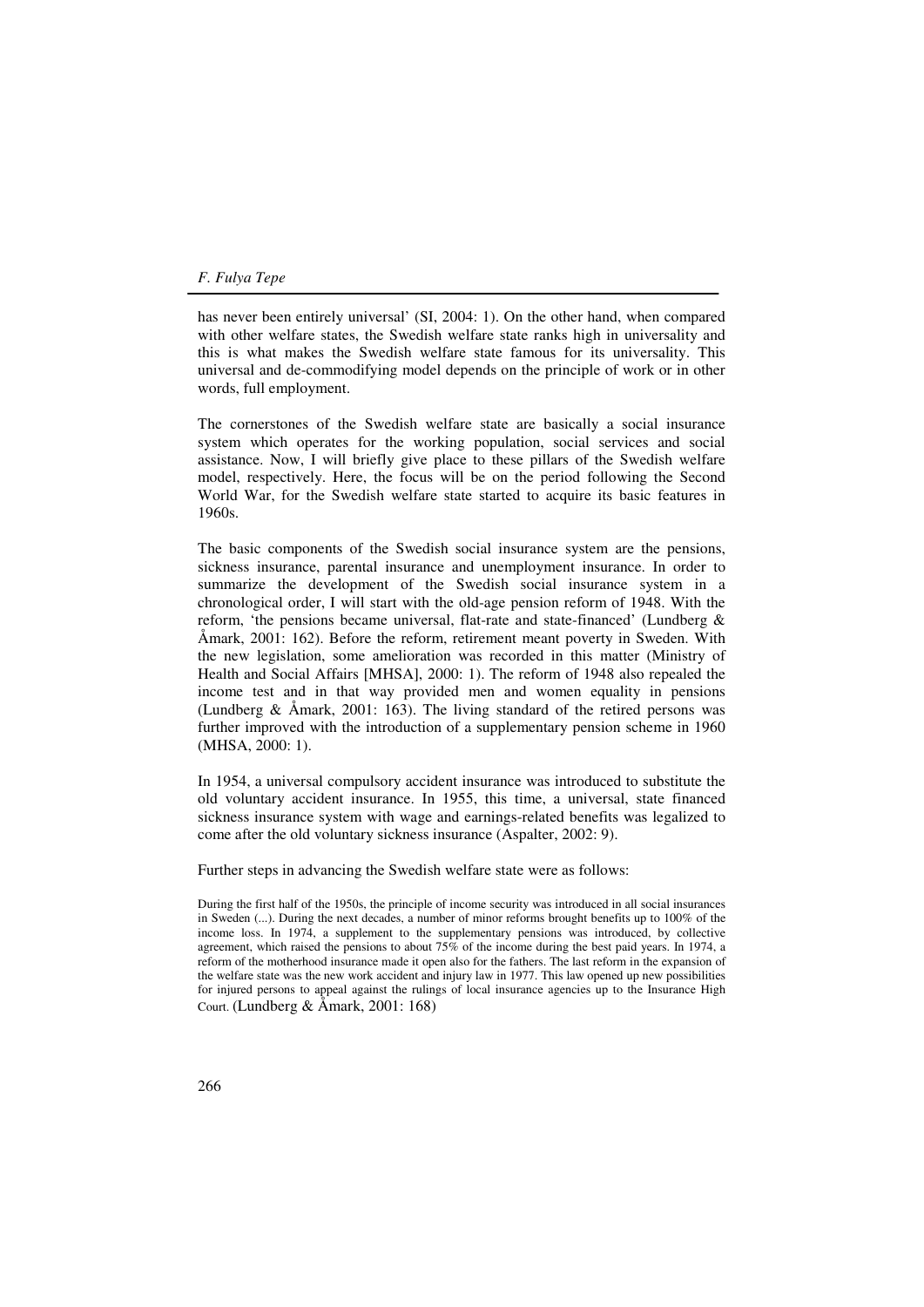The introduction of income security in all insurances brought changes in the family policy, too. The old family policy had intended to solve the falling birth-rates problem of 1930s and, in this direction, had aimed the empowerment of the male breadwinner model. This old family policy, which had provided benefits for houseviews such as sickness benefits and universal children allowances, supported persons living alone, too (Lundberg & Åmark, 2001: 163). With the introduction of income security in all insurances in 1950s, this old male breadwinner model was replaced with a two breadwinners model. Moreover, an inclusive public childcare system was established in 1960s (Lundberg & Åmark, 2001: 168). In addition to this, new measures were taken to provide gender equality. These are mostly related with including women into educational system and securing gender equality in the labour market (Lundberg  $\&$  Åmark, 2001: 170). All these reforms created a very expensive welfare system in Sweden but also solved the poverty problem in the country.

In 1977, Sweden started to experience the effects of the economic crisis which influenced other European nations in the first half of 1970s. At the time, Sweden was being governed by a bourgeois coalition government which took power in 1976. Even with relatively low unemployment levels compared to other European countries, high budget deficits occured in the public sector due to the policies with which this and the following bourgeois governments chose to fight unemployment in the country. Discussions on downsizing the public sector started. And it was this debate which brought the Social Democracts back to power in 1982 (Stephens, 1996: 43). Despite the success of "the Third Road" formula which was adopted by the Social Democratic government to eliminate the negative consequences of the economic downturn, the crisis reappeared at the onset of 1990s (Stephens, 1996: 44- 45). This economic crisis is regarded as a turning point by some scholars in modern Swedish history (Benner, 2003: 140). The effects of this crisis on the Swedish welfare state will be given more space in the fourth section of this paper.

After the years of economic crisis, in 1999, the Swedish welfare state introduced a new pension system because of the escalating cost of the old pension system due to the growing portion of aged citizens in the population. Low economic growth rate in the country and the fact that the old system had lost its old quality of fairness are other major reasons which made this reform necessary (MHSA, 2000: 1). 'The objective for the pension reformers was to design a fiscally sustainable pension system tied to economic growth with a clear link between contributions and benefits' (Sundén, 2000). The major elements of the new system are an incomerelated pension, a prefunded pension, and a guaranteed pension (MHSA, 2000: 1). While the income pension replaced the earnings-related supplementary pension, the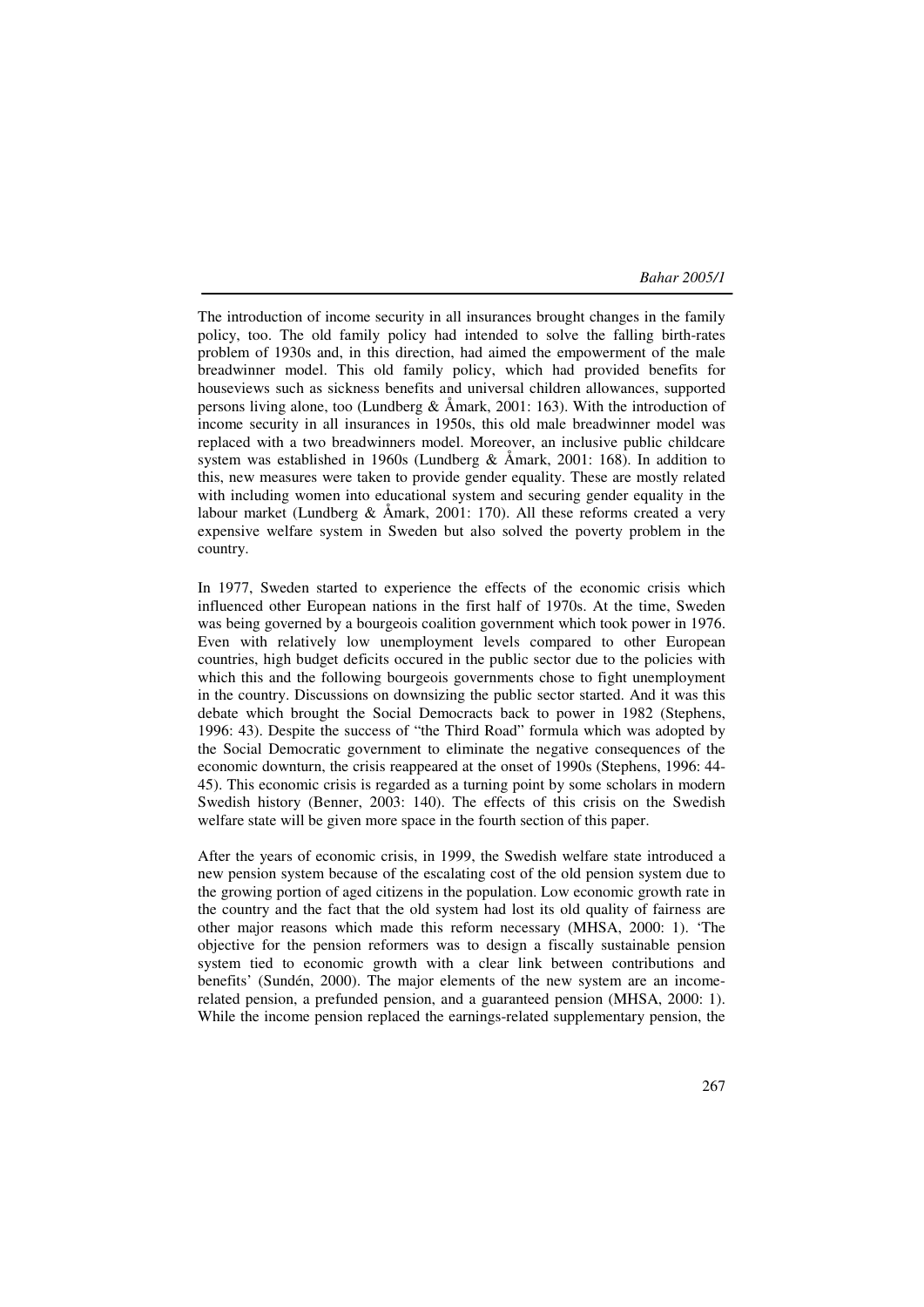guarantee pension substituted the old flat benefit and covered citizens who have no or low pensions (Sundén, 2000).

The unemployment insurance system, which is another component of the Swedish welfare state, is voluntary; it recieves state support and is administered by the trade unions. This administration of unemployment insurance by the trade unions indicates the strenght of the trade unions in Sweden. Swedish unionism is one of the strongests in the world. The benefits from the voluntary unemployment insurance are paid for 300 days but a further prolongation of 300 days is possible. The uninsured and those who do not meet the unemployment benefit requirements receive cash assistance. Including the uninsured, approximately 90 per cent of the workers are covered by the Swedish unemployment system (SI, 2004: 2).

Social services, in Sweden, complements the above welfare pattern. According to the the Swedish Social Services Act, 'social services are to be aimed at liberating and developing the innate resources of individuals and groups while also taking into consideration the responsibility of the individual for his or her own social situation and that of others' (The National Board of Health and Welfare [NBHW], 1999: 4). Social services, which are administered by municipalities in Sweden, basically provide 'individual and family care and nursing and care of older people and disabled people. Since 1997 childcare has been the responsibility of the school system and is no longer part of social services' (NBHW, 1999: 4). Social services, which amounted to SEK 107 billion in 1998, provided help for 8 per cent of the Swedish population in the same year (NBHW, 1999: 6).

In Sweden, those without income can recieve social assistance which is organized according to a needs-tested, strictly controlled system (Lundberg  $\&$  Åmark, 2001: 169). In 1990, the amount of social assistance provided to recipients was SEK 6 billion; this increased to SEK 12.4 billion in 1997. The percentage of recipients in proportion to the whole population increased from 5.9 per cent in 1989 to 8.1 per cent in 1994. Especially the number of young and long-term unemployed recipients increased in this period (Timonen, 2001: 48).

I should also devote some place to the Swedish taxation regime, for the Swedish welfare state is mainly financed by taxpayers and it is one of the major attraction points in discussions concerning sustainability in the face of globalization. The old Swedish tax regime 'taxed personal income, consumption, and wealth very heavily. On the other hand, capital and corporate income were taxed remarkably little in comparative perspective' (Steinmo, 2002: 841). Until 1991, some reforms on the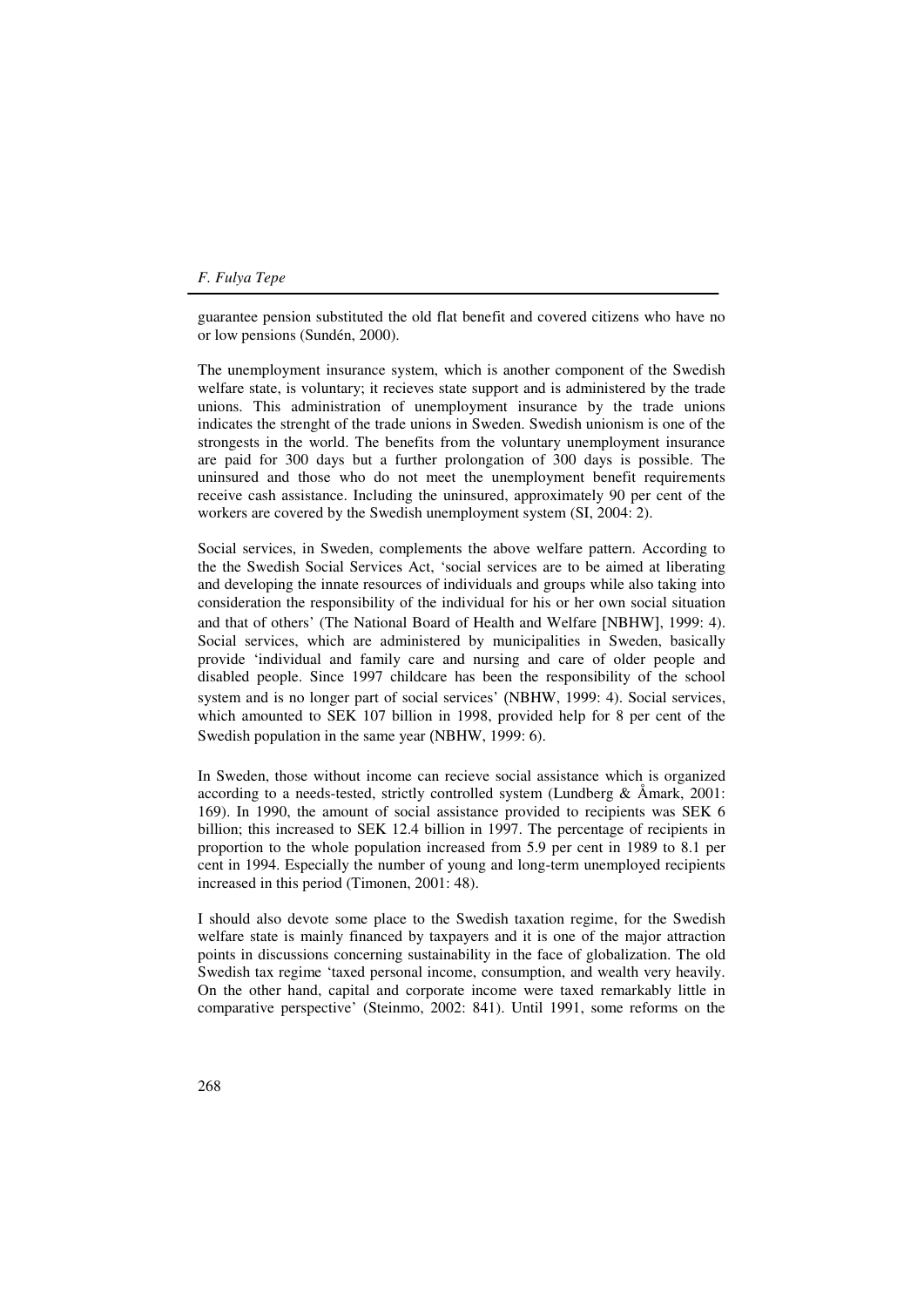taxation regime were made but a new tax regime which is known as the "tax reform of the century" was introduced in 1991. With the new tax system,

tax rates were reduced substantially for all taxpayers and tax expenditures were radically scaled back. Not only was the top tax rate on income reduced from more than 80% to 50%, but the tax system was simplified to the point where more than 85% of taxpayers no longer submitted a tax return at all. (Steinmo, 2002: 850)

The new tax system brought changes in corporate and capital taxation, too:

Now all capital income faced a flat 30% rate and deductions were substantially rolled back. The Corporate Profits Tax was also reformed. The marginal tax rate was reduced from 57% to 30% at the same time that many of the most generous tax expenditures available in the code were eliminated. (Steinmo, 2002: 850)

Although the tax rates were still very high, experts interpreted the new tax system as the end of the Swedish welfare state, for it was thought to be underfinanced. Moreover, this tax reform deteriorated the economic crisis which hit the country at the time (Steinmo, 2002: 851). But after the Social Democractic Party took power in 1994, new changes in the tax policy were introduced:

[Social Democracts] increased the top marginal rate of tax on very-high income earners by 5% and also reduced the Value Added Tax on food by 50%. Since then, the government has been trying to effectively hold the line and reestablish the fiscal balance. (Steinmo, 2002: 852)

Today, Sweden enjoys budget surpluses and this proves that additional measures have worked well.

#### **4. Challenges to the Swedish Welfare State in 1990s**

1990s were years of economic crisis for Sweden. In addition to the serious economic crisis, the Swedish welfare state together with other Nordic welfare states faced both external and internal challenges during these years. In this section, these pressures on the Swedish welfare state will be taken up.

External challenges on the Swedish welfare state in 1990s involved the impacts arising from economic globalization and Sweden's relations with the EU. Economic globalization implies 'increased mobility of capital, internationalizing markets and technological progress' (Kautto & Kvist, 2002: 192). These new conditions make competitiveness the rule and require dynamic economic players. The Nordic welfare regimes which are regarded as "big and fat" with the world's most generous services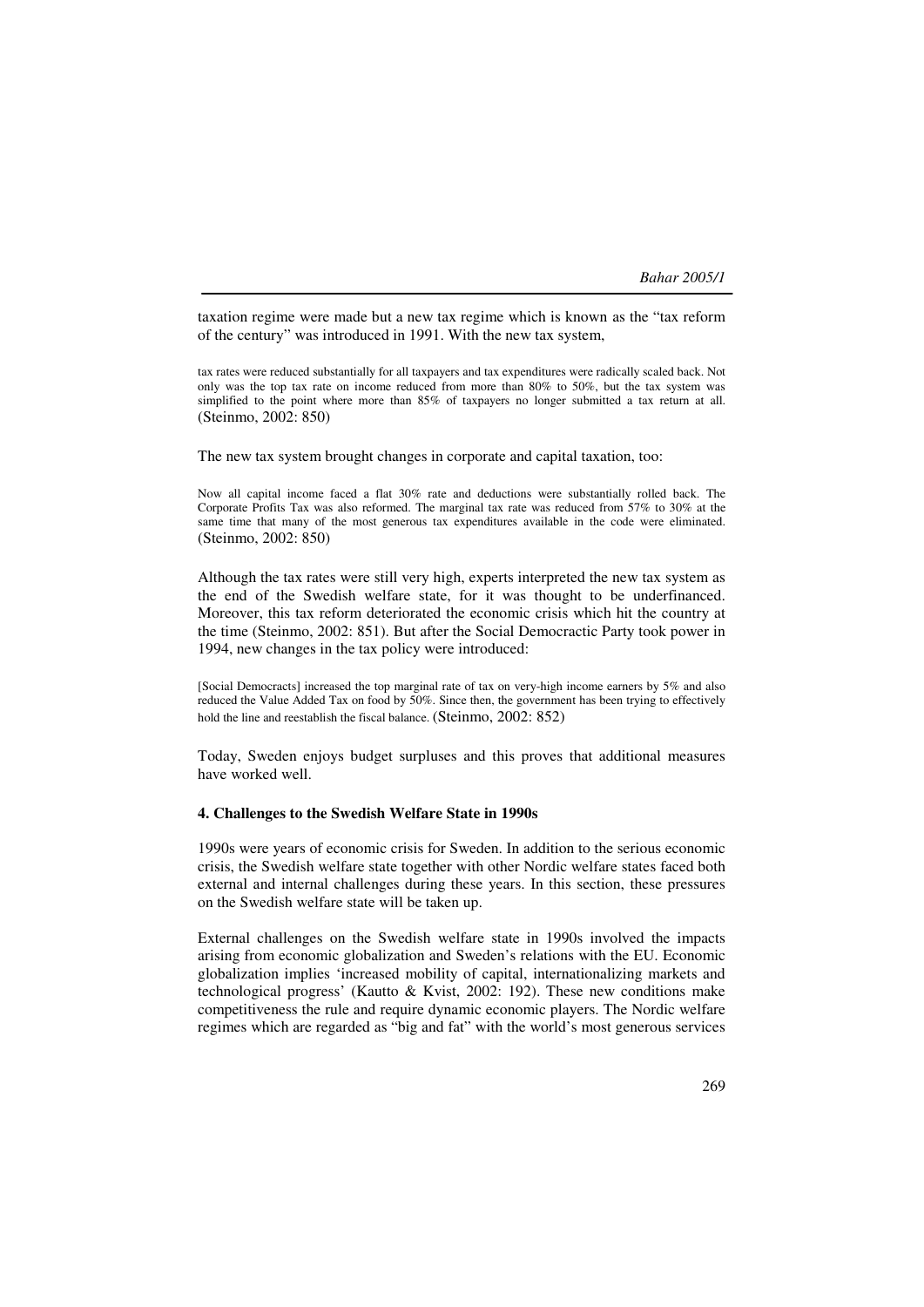they offer and with the heaviest taxation regimes they pose were not considered as sustainable in this new situation.

However, in the Swedish case, more important than the impact of globalization was the economic crisis of 1990s. 'By 1993 the public sector borrowing requirement had risen to over 12 percent of GDP. The following year the national debt had risen to 84 percent of GDP' (Gould, 1999: 166). In 1995, unemployment rate, which was 2 per cent in 1990, reached over 9 per cent. This unemployment rate that is almost equal to the European level, has shocked the Swedes (Timonen, 2001: 36). The huge increase in the unemployment rates was especially important for the Swedish welfare system relies on full employment. In this period, the impact of globalization has been severe for

it coincided with exceptionally serious macro-economic crises, largely brought about by unwise and unfortunately timed economic policies. Had there not been such a deep crisis and had economic policymakers been shrewder, most of the social policy cutbacks and reforms that took place in 1990s would not have been necessary. (...). Nonetheless, we cannot ignore globalization, as it was an important link in the process of welfare state restructuring. (Timonen, 2001: 34)

As a result of this new situation, the Swedish social insurance systems underwent some changes which 'made earnings-related benefits more tightly linked to contributions, diminished the role of universal benefits and made means-tested benefits more tightly conditional on participation in activation measures' (Timonen, 2001: 29). With the changes made, 'income security for example has been lowered to 80% in sickness insurance and the unemployment insurance, and new, harsh qualification rules have been introduced in many programs' (Lundberg  $\&$  Åmark, 2001: 172). In this period, 'some services for the elderly have been privatized' (Gould, 1999: 166), too. But privatized services have remained under state regulation and financing (Stephens, 1996: 47). New arrangements were based on a new economic policy called "the Third Way". "The Third Way" which is described as a route between neo-liberalism and Keynesianism, was created by the Social Democratic Finance Minister of the time and suggested the transformation of the Swedish society to the "new economy" (Lundberg & Åmark, 2001: 172-173). This was the solution found for the persisting Swedish problems that exacerbated under the impact of globalization.

As a further solution to Sweden's economic and social problems in 1990s, the idea of Swedish membership to the EU was put forward and Sweden became an EU member in 1995. However, now, there are views which support the idea that the EU membership of Sweden introduces new threats to the Swedish welfare state. Because the EU membership means economic harmonization for Sweden and economic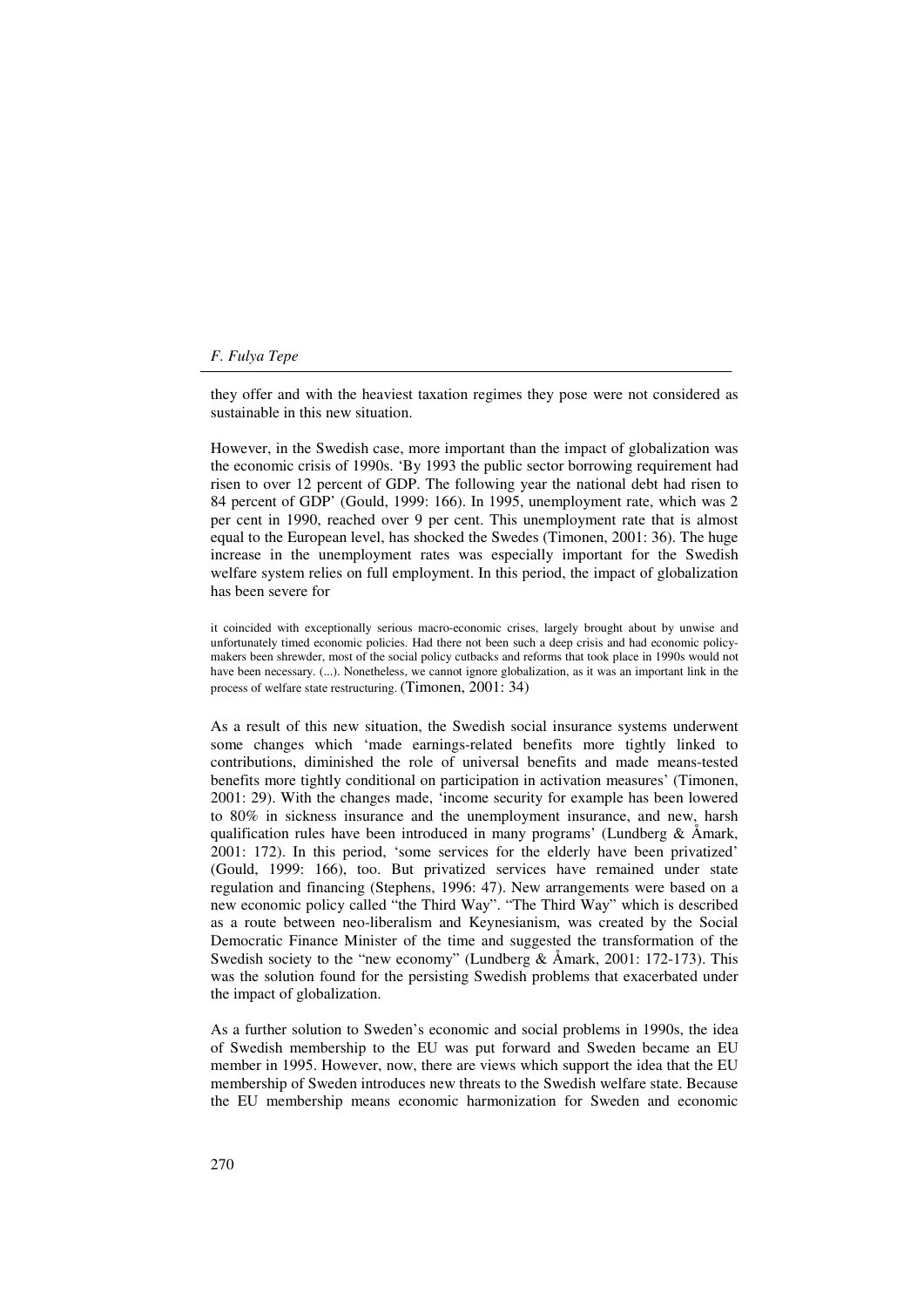harmonization, in turn, implies harmonization in social policies (Gould, 1999: 171). For example, Gould states that the objective of meeting the European Monetory Union (EMU) convergence criteria was one of the reasons behind the Swedish efforts to reduce the above presented negative economic figures which resulted in narrowed social and public expenditure. However, the Social Democrats who support membership in the EU provide arguments in the opposite way. According to them 'the cuts to public and social expenditure may have happened a little more swiftly because of the EMU convergence criteria but (...) they would have occurred anyway due to domestic and international pressures'(Gould, 1999: 166). Nevertheless, even this argumentation cannot convince Swedes who are known as "reluctant Europeans" (Gould, 1999: 172); especially the Swedish women are sceptical of the EU, for it is considered as a threat to the welfare benefits that provide gender equality (Gould, 1999: 169).

Social dumping and social tourism are presented as other external threats to the Swedish welfare state in the literature. Social dumping refers to a situation in which 'companies speculate in national labour market standards with regard to taxes, wages and job legislation, and (...) governments in response lower standards in order to retain or attract capital and companies' (Kautto & Kvist, 2002: 195). On the other hand, social tourism indicates immigration of the EU citizens to countries which provide better social benefits than their own countries (Kautto & Kvist, 2002: 195). As long as other European states cannot reach the Swedish social standards, social tourism stands as a real option for the citizens of other European nations. On the other hand, social tourism to Sweden might be seen as a cure to Sweden's population issue. Ageing populations, falling birth rates are regarded as the most compelling domestic challenges on the Swedish welfare state (Kautto & Kvist, 2002: 192; Timonen, 2001: 37). And it is no secret that the Swedish state will need extra tax-payers in the future to finance social benefits for its ageing population. At this point, social tourism might function as a solution for this problem and can bring new tax-payers to the country. On the other hand, it should be reminded that in the last few years, a new baby-boom has been observed in Sweden and this might be a beginning of a new trend in the Swedish society that could end the population problem in the country for the coming generations.

About the negative impact of globalization on the welfare states, there are several views in the literature. Among these, the most pessimistic view holds that the competition among the welfare states to attract global capital will result in lowered taxes, deregulated labour markets and weakened social services and all this will lead to a convergence of welfare states at the minimal level (Kautto & Kvist, 2002: 193). The most optimistic one suggests an opposite development: according to this 'upward convergence is expected (...) stressing that the integration of world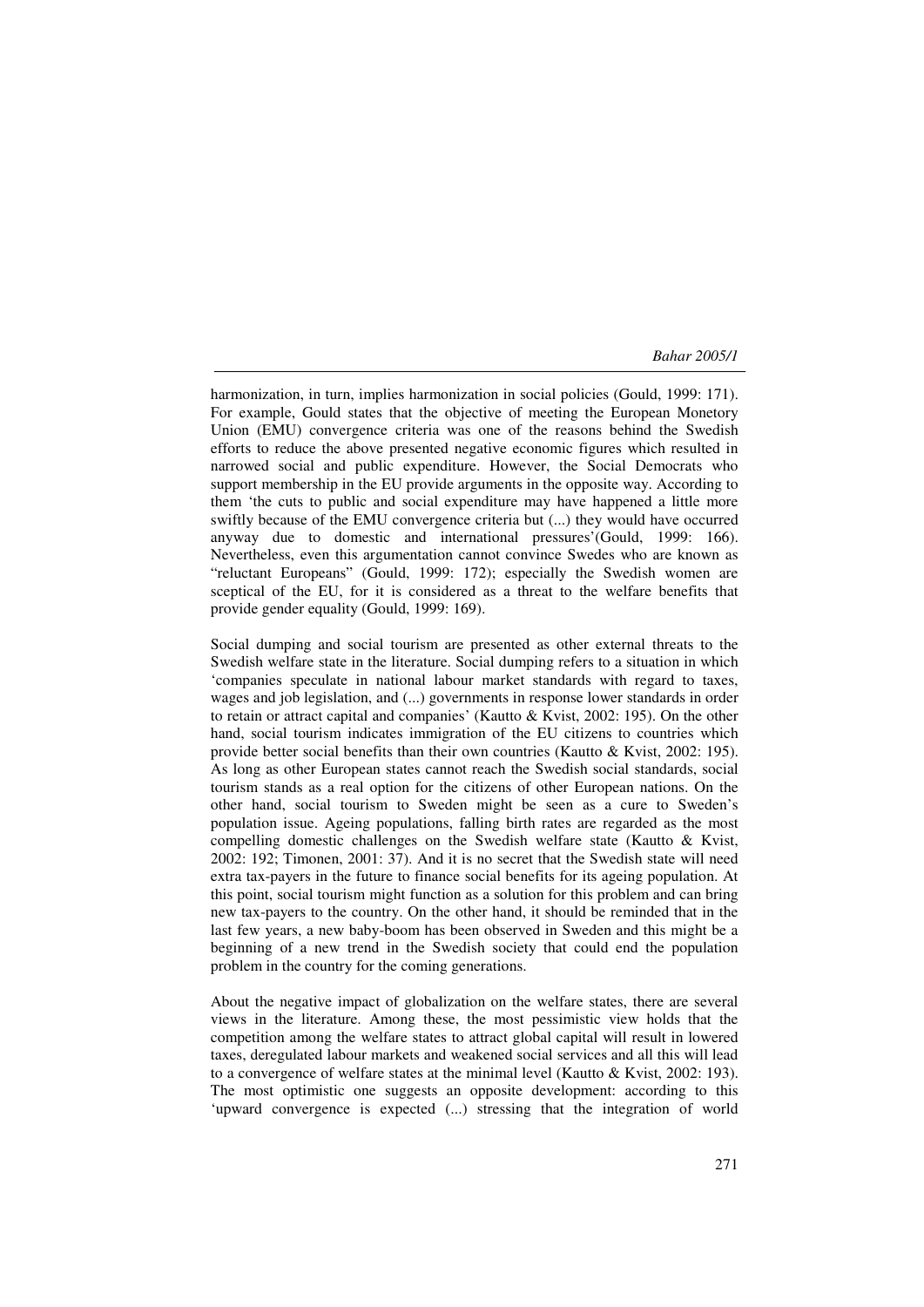economy and technological advances have spurred economic growth as well as raised and homogenized people's preferences and expectations across countries' (Kautto & Kvist, 2002: 193). Another view predicts that different countries would respond differently to the impact of globalization due to their different places in the world economy and their different welfare systems and labour markets (Kautto & Kvist, 2002: 193-194). Some other views put forward the idea that there is not sufficient evidence which proves the existence of globalization and what is happening resembles more regionalization of the world economy (Kautto & Kvist, 2002: 194). However, in order to understand which tendency weighs more in reality, we need to see the findings of new research based on comparative emprical data.

#### **5. Epilogue**

Researchers generally agree on the fact that 1990s weakened the Swedish welfare state (Timonen, 2001: 29; Lundberg & Åmark, 2001: 176). But, at the same time, it is also accepted that changes that were made in this decade, remained limited. So, what was put on the agenda has not been dismantling of the welfare state but rather restructuring it (Timonen, 2001: 50). Lundberg and Åmark support this interpretation, too:

Modern Swedish social politics is still successfully preventing poverty and still redistributing incomes among the population to a comparatively high degree, but the level of benefits has been cut down extensively. But the Swedish welfare state does not seem to be developing in the direction of either the British basic security type or the Continental corporativistic type. Instead a new type of welfare state seems to have arisen, mixing private and public solutions with collective agreements negotiated by the labour-market organizations. (Lundberg & Åmark, 2001: 176)

Recent economic indicators are in favor of Sweden. The economic crisis has been left behind. According to the first Swedish budget of the  $21<sup>st</sup>$  century, both economic growth and budget surplus are expected for the coming years. Moreover, the current surplus has been used to increase public spending on child support and to cover the public debt (Steinmo, 2002: 854). The usage of the budget surpluses in this way, still, supports the traditional idea of Sweden as "People's Home" which was first put forward in 1930s. As for the future, it could be said that, as the speech of Prime Minister Göran Persson of 14 February 2005 (Persson, 2005) on the Swedish economic and social policy proves, there is no sign that Sweden will alienate from the principles of "the Swedish Model" but there is indication that it will stick to these principles of advanced social protection, more tightly, under the pressure of challenges.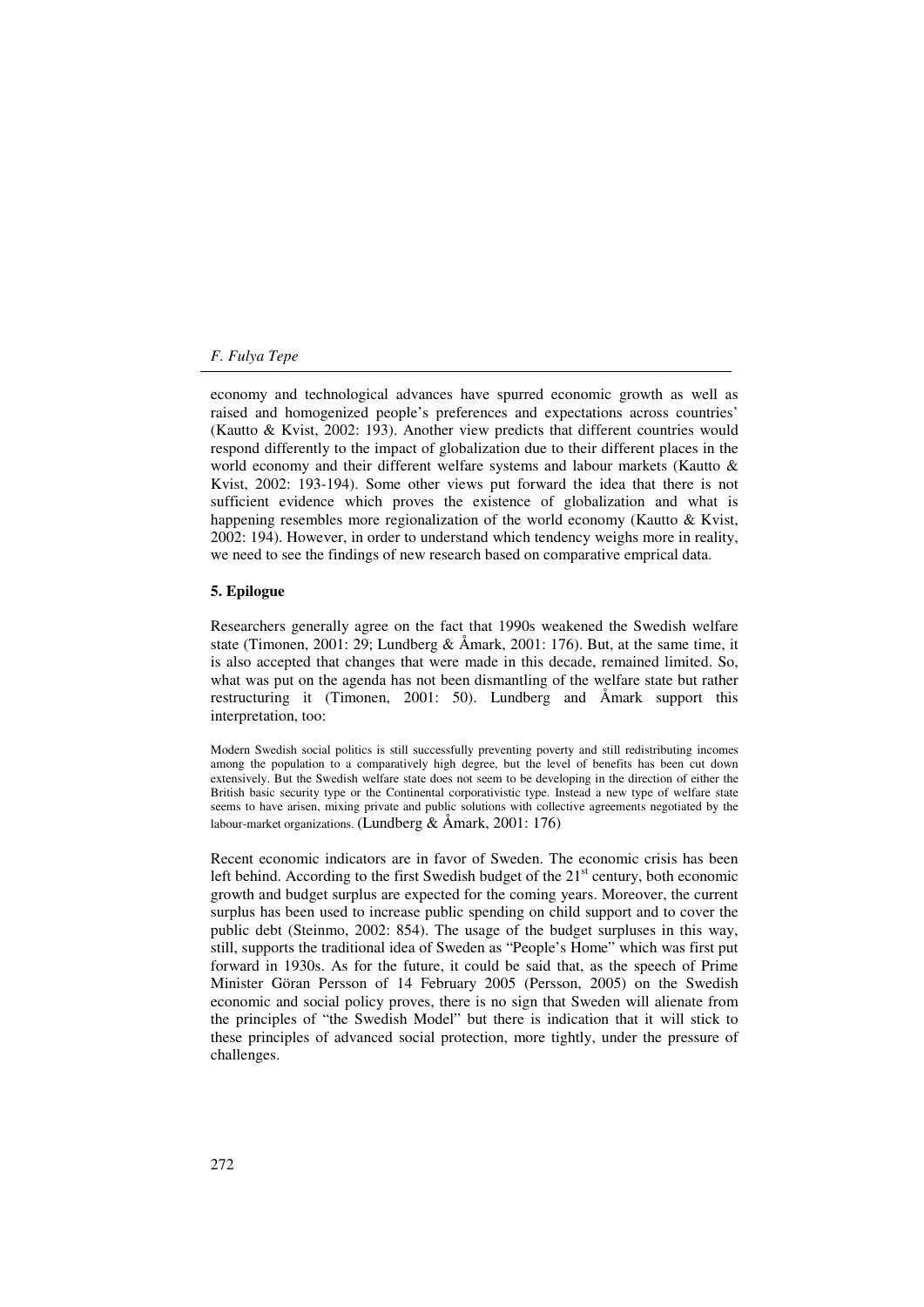#### **REFERENCES**

Aspalter, C., (2002), "Worlds of Welfare Capitalism: Examining Eight Different Models", *Research Center on Societal and Social Policy Research Paper Series*, No. 6.

Benner M., (2003), "The Scandinavian Challenge, The Future of Advanced Welfare States in the Knowledge Economy", *Acta Sociologica*, Vol. 46 No. 2, pp. 132-149.

Childs, M. W., (1936), **Sweden: The Middle Way**, Yale U.P.

Esping-Andersen, G., (1990), *After the Golden Age? Welfare State Dilemmas in a Global Econom***y**, pp. 1-31, in Gøsta Esping-Andersen (Ed.), **Welfare States in Transition**, Sage Publications.

Esping-Andersen, G., (1996), **Three Worlds of Welfare Capitalism**, Polity Press.

Gylfason T., Andersen T.M., Honkapohja S., Isachsen A.J. & Williamson J., (1997), **The Swedish Model Under Stress**, SNS Economic Policy Group Report, Stockholm, SNS Förlag.

Gould, A., (1999), "The Erosion of the Welfare State: Swedish Social Policy and the EU", *Journal Of European Social Policy*, Vol. 9 No. 2, pp. 165–174.

Kautto, M. & Kvist, J., (2002), "Parallel Trends, Persistent Diversity, Nordic Welfare States in the European and Global Context", *Global Social Policy*, Vol. 2 No. 2, pp. 189-208.

Leisering, L., (2003), "Nation State and Welfare State: An Intellectual and Political History", *Journal of European Social Policy*, Vol. 13 No. 2, pp. 175–185.

Lundberg, U. & Åmark, K., (2001), "Social Rights and Social Security: The Swedish Welfare State, 1900–2000", *Scandinavian Journal of History*, Vol. 26, pp. 157-176.

Ministry of Health and Social Affairs, (2000), "Old Age Pensions in Sweden", No.4, Fact Sheet [FS], Stockholm, The Printing Works of the Government Offices.